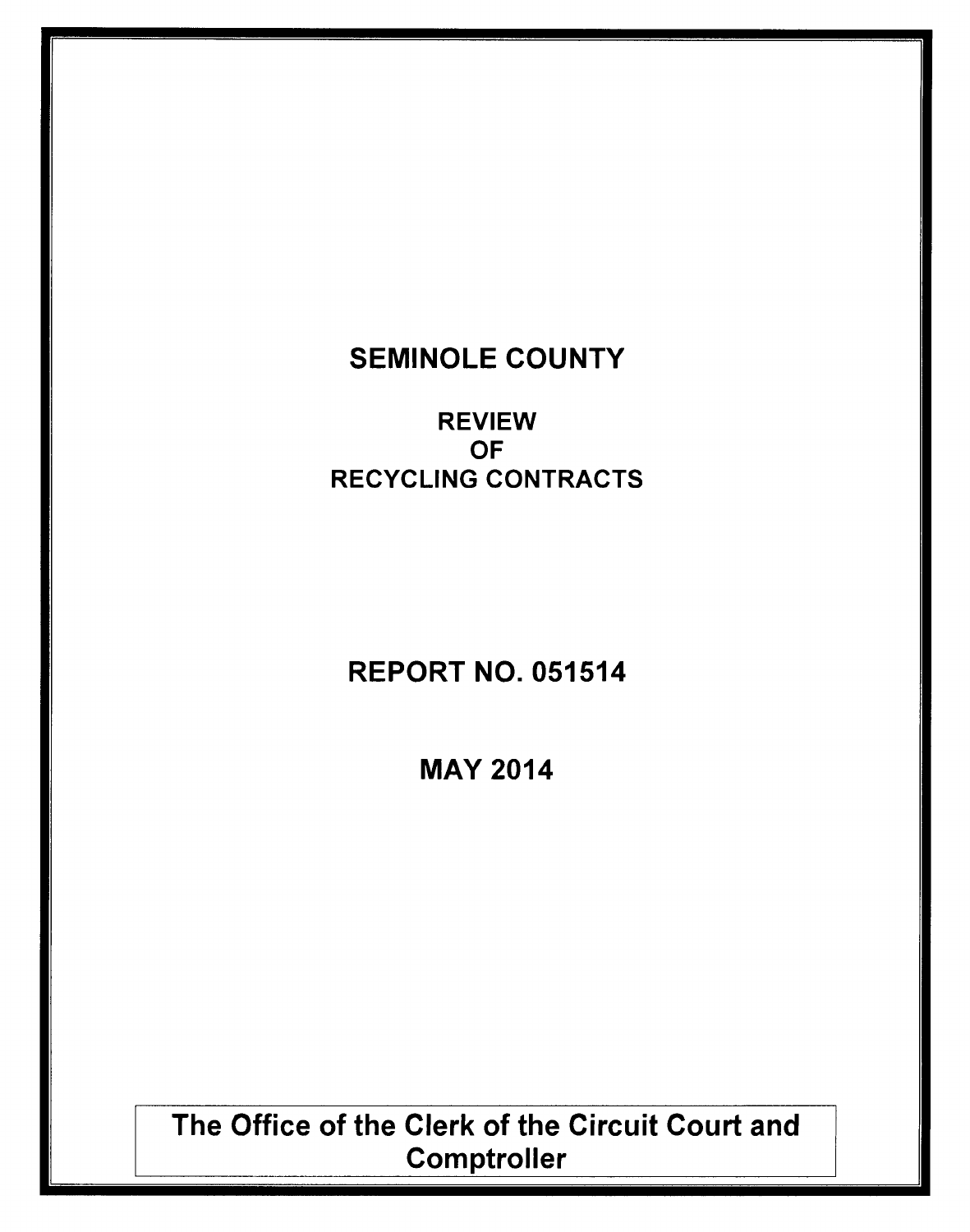

#### **MARYANNE MORSE**  Clerk of the Circuit Court Seminole County

May 15, 2014

The Honorable Bob Dallari, Chairman The Board of County Commissioners Seminole County, Florida 1101 East First Street Sanford, FL 32771

Dear Mr. Chairman:

I am very pleased to present you with the attached Review of Recycling Contracts.

I would like to acknowledge the assistance of the county staff for their cooperation and assistance throughout the course of this review. The assistance is deeply appreciated. With warmest personal regards, I am

Most cordially.

Maryanne Morse Clerk of the Circuit Court Seminole County

cc: Ms. Brenda Carey Mr. Lee Constantine Mr. Carlton Henley Mr. John Horan

> BCC Records Internal Audit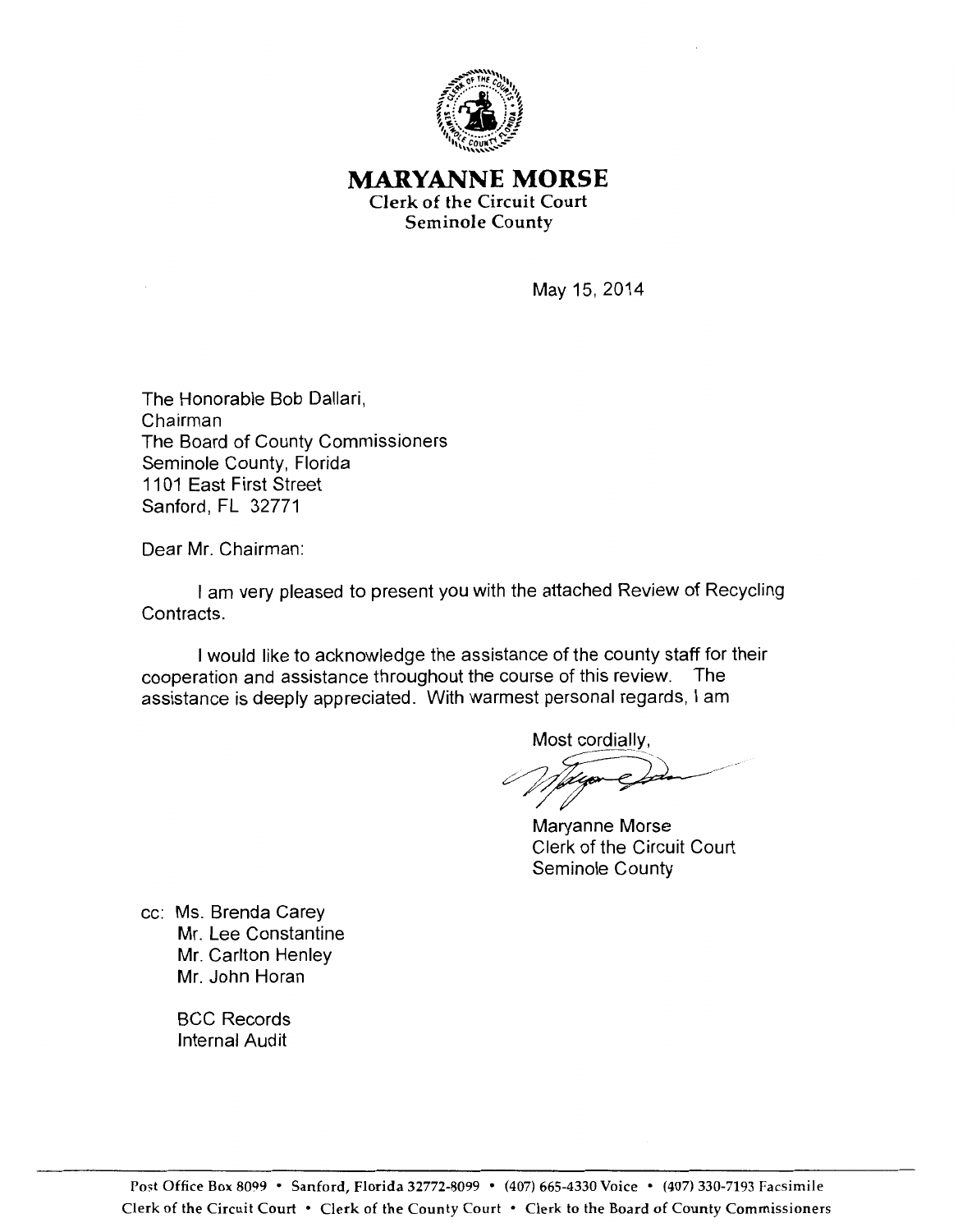#### **DISTRIBUTION LIST**

#### BOARD OF COUNTY COMMISSIONERS

Ms. Brenda Carey

Mr. Lee Constantine

Mr. Bob Dallari

Mr. Carlton Henley

Mr. John Horan

#### COUNTY MANAGER'S OFFICE Mr. Joseph Forte Ms. Nicole Guillet

#### ENVIRONMENTAL SERVICES DEPARTMENT Mr. Andrew Neff

BOARD OF COUNTY COMMISSION RECORDS Ms. Erin Leben

# **The Office of the Clerk of the Circuit Court and Comptroller**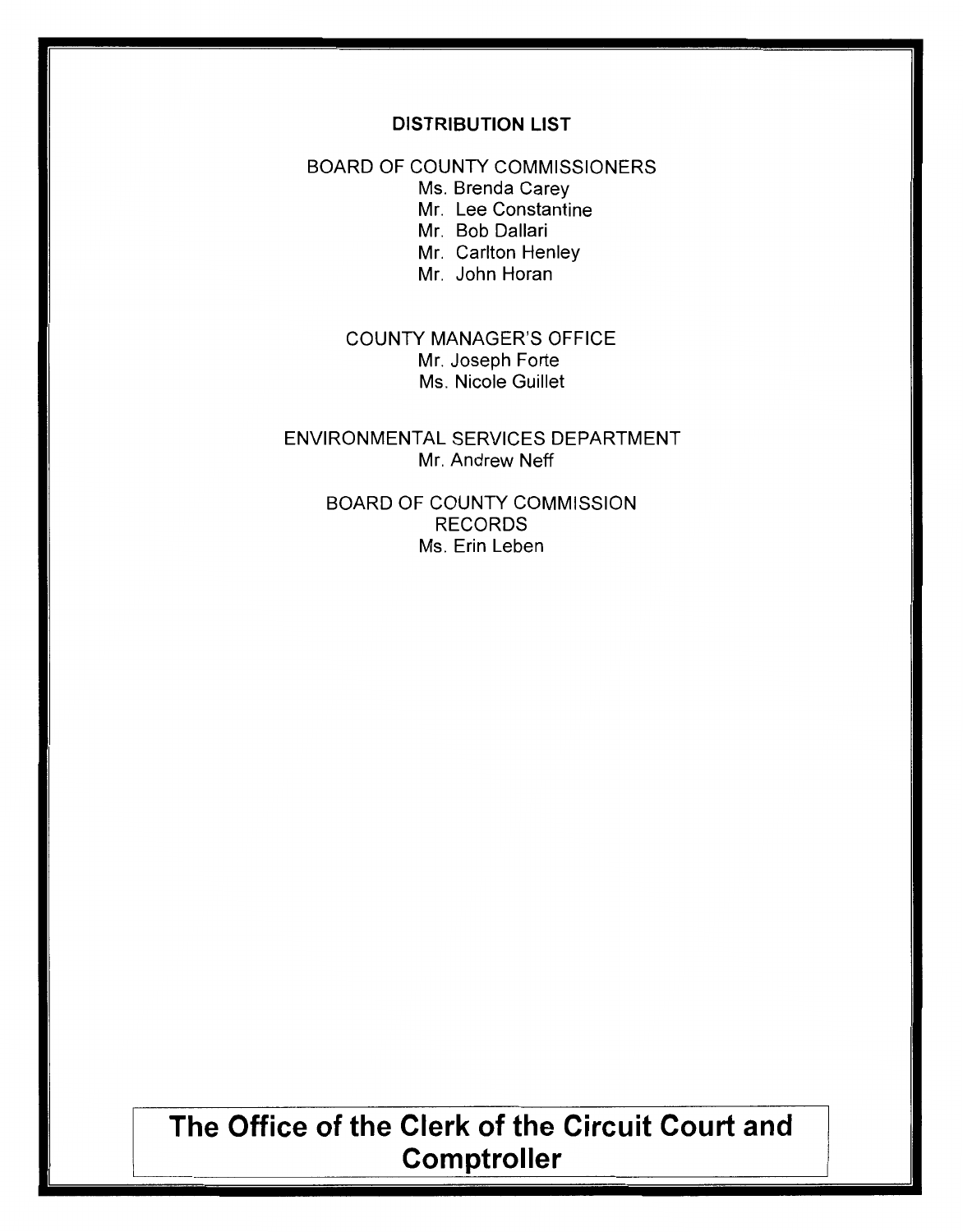### SEMINOLE COUNTY OFFICE OF THE CLERK OF THE CIRCUIT COURT AND **COMPTROLLER**

### REVIEW OF RECYCLING CONTRACTS

## TABLE OF CONTENTS

### Transmittal letter

### Findings and Recommendations

| 1. No written policies and procedures. |  |
|----------------------------------------|--|
|                                        |  |
|                                        |  |

#### Prepared by: The Office of the Clerk of the Circuit Court and Comptroller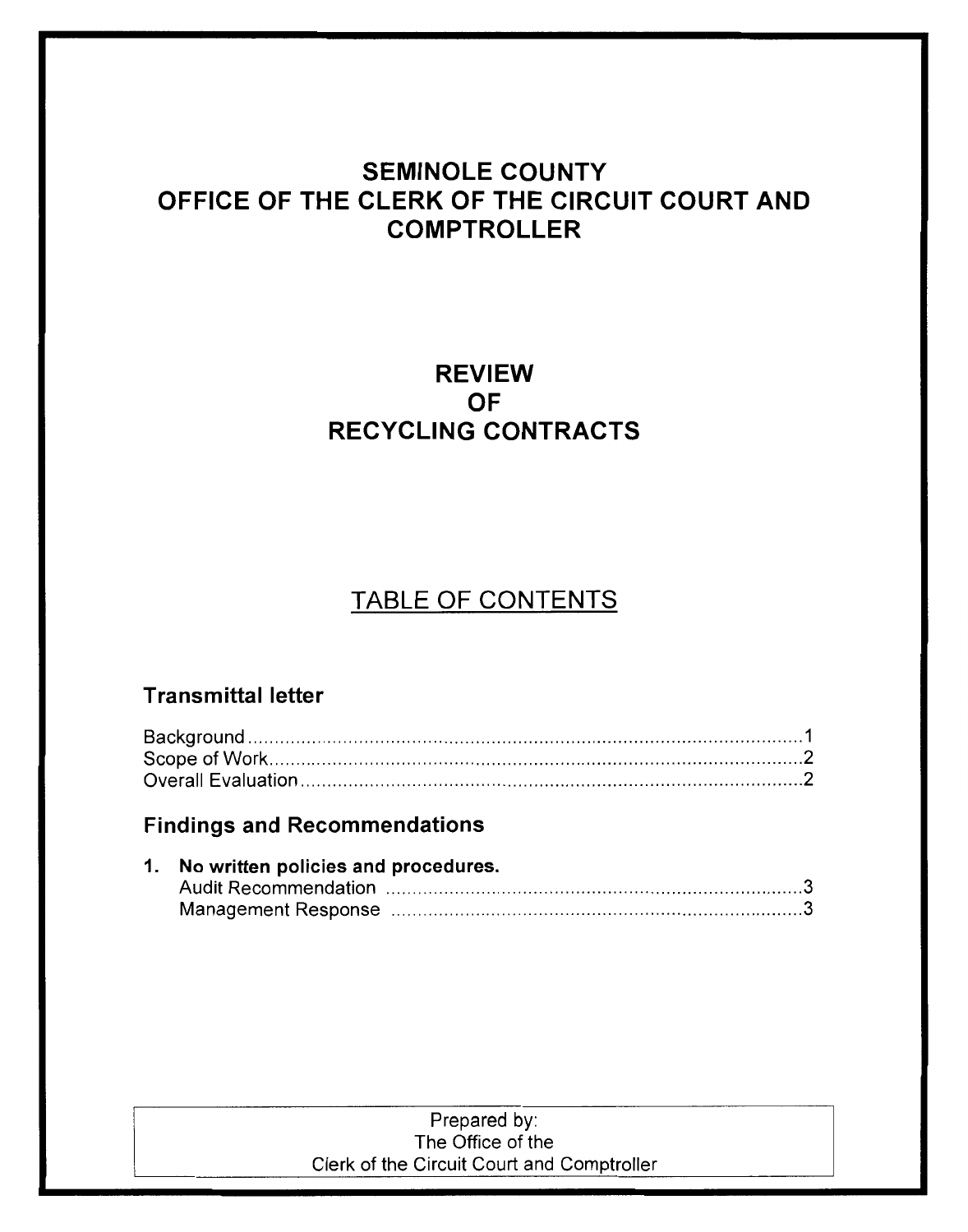# **SEMINOLE COUNTY**

### **REVIEW OF RECYCLING CONTRACTS**

# **BACKGROUND**

The Solid Waste Division of the Seminole County Department of Environmental Resources collects recyclable household waste from its customers. These materials are collected by haulers and transported to the county's Central Transfer Station facility.

W. M. Recycle America, L. L. C. (Recycle America) is contracted to process the recyclable material collected by the county and payment back to the county is based on the current value of the materials collected minus a collection fee. The county receives an additional fee if the county hauls the material to Recycle America's processing facility.

Materials covered by the contract include comingled containers such as:

- Metal,
- Glass.
- Plastic containers; and,
- Fiber such as newspaper, cardboard, junk mail, box board, telephone books, etc.

Other companies process batteries; white goods; and, electronic equipment that produce small amounts of revenue. These additional contracts account for less than 1 % of recycling revenue (or about \$960 per month.)

For the fiscal year ending September 30, 2013 the county received \$1,063,322.16 in revenue; the prior year it received \$1,686,773.90. This is a decrease in revenue of \$623,451.74. Although there was no significant change in the volume of recyclables, the decrease in revenues in fiscal year ending 2013 is the result of the actual commodity prices being lower than 2012.

The results of the review are included in the report that follows.

**Prepared by: The Office of the Clerk of the Circuit Court and Comptroller**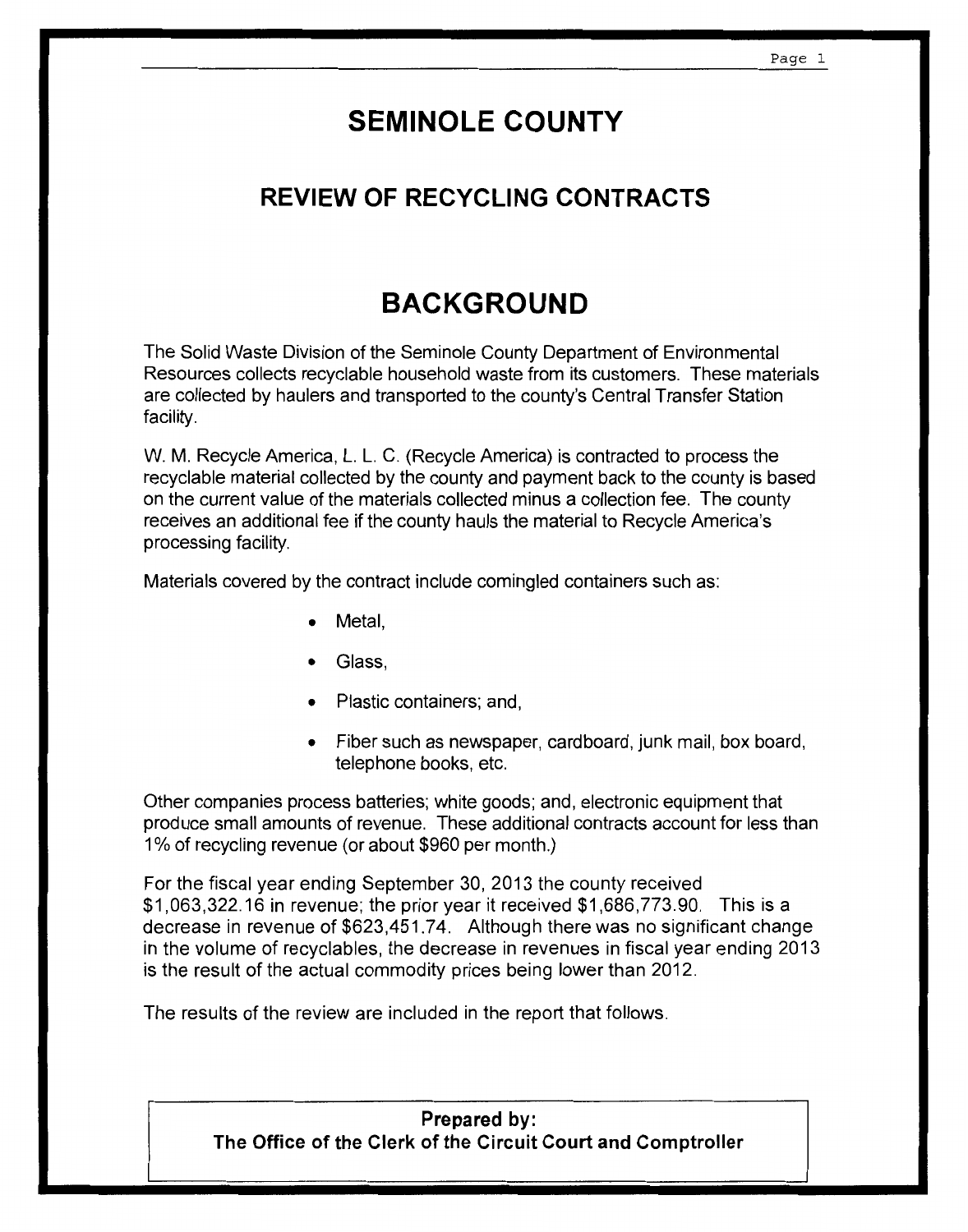## **PURPOSE**

The review was performed to determine if the payments made by Recycle America were in compliance with the terms and conditions of the contract and in compliance with applicable laws, regulations and administrative procedures. Also, to determine if the system of administrative controls over the contract are adequate and functioning effectively.

# **SCOPE OF WORK**

This review focused on the following:

- The contract used to process outgoing household recyclable materials;
- Applicable Florida Statutes, County Ordinances and Administrative Rules;
- Interviews with the manager of Solid Waste Management and other staff to obtain familiarity and compliance with internal procedures;
- The operating procedures, including written direction, of the division to assess the adequacy of County policy and also for compliance with management directives;
- Invoices from the vendor, division records of recyclable materials, and accounting records.

# **OVERALL EVALUATION**

In our opinion, the system of internal control is working as intended in compliance with contract terms and county policy. Recycled materials are being handled, and payments are made to the county according to the terms of the contract.

The following issue requires management attention:

• No written policies and procedures.